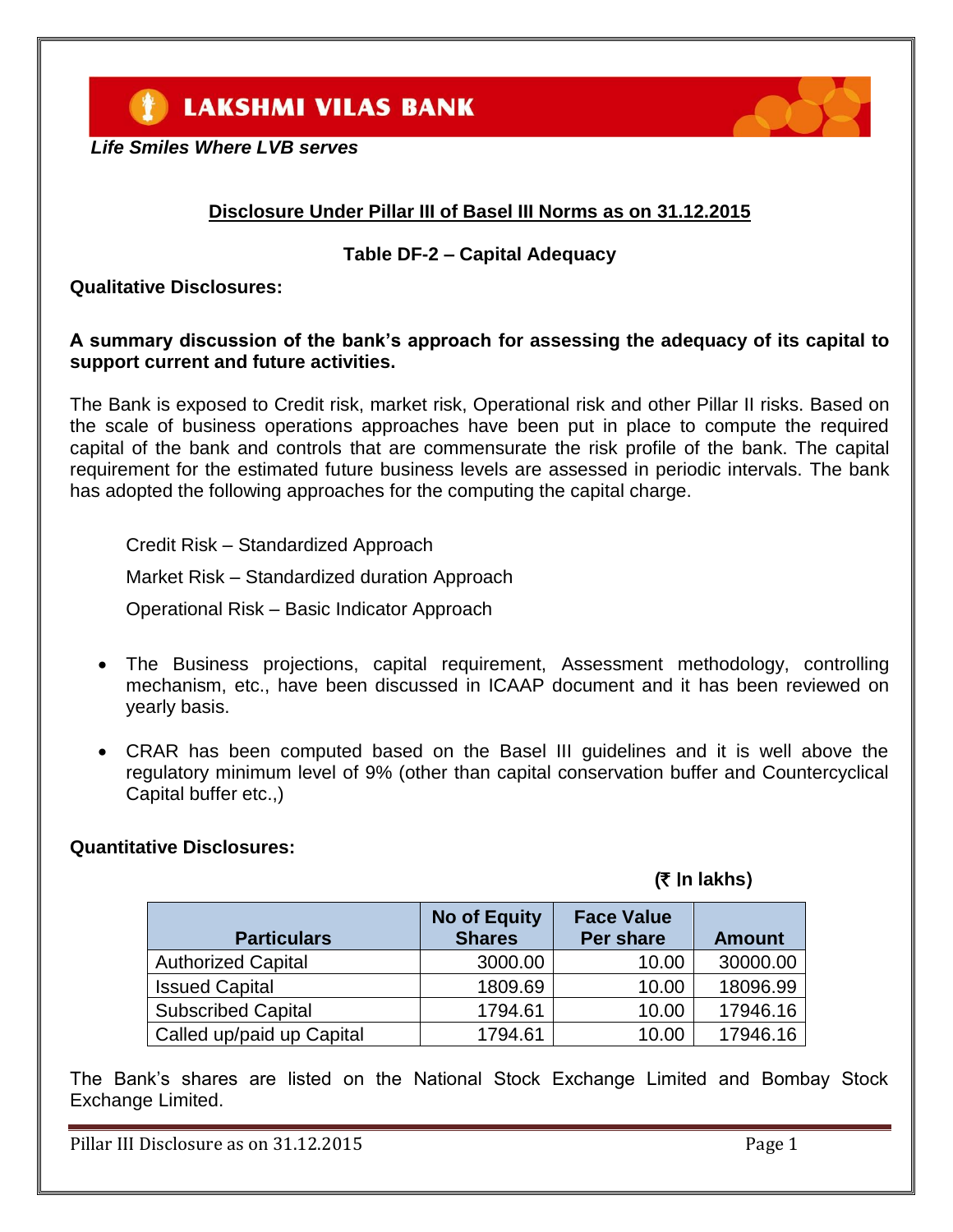As on 31.12.2015, the bank does not have Capital in the form of additional Tier-I.

Tier 1 capital includes Equity share capital, Reserves comprising of statutory reserves, capital & other revenue reserves, share premium, Balance in profit, loss account and less intangible assets.

Tier 2 Capital consists of the general provision on standard assets, loan loss reserve, provision on NPA assets sold, revaluation reserve, investment fluctuation Reserve and Subordinated Bonds (discounted value)

Break up of capital funds:-

**(**` **In lakhs)**

| A. Tier I Capital Elements                          |           |
|-----------------------------------------------------|-----------|
| 1. Paid up capital                                  | 17946.16  |
| 2. Reserves and surplus                             | 128827.54 |
| 3. Gross Tier I Capital                             | 146773.70 |
| 4. Less (Intangible Assets)                         | 15894.27  |
| 5. Net Tier I Capital                               | 130879.43 |
| <b>B. Tier II Capital Elements</b>                  |           |
| 1. General Provisions and Loan loss Reserve         | 6555.79   |
| 2. Subordinated Debt (Lower Tier II bonds)          | 30930.00  |
| 3. Provision for restructured advances              | 3954.95   |
| 4. Revaluation Reserve                              | 3530.55   |
| 5. Investment Fluctuation Reserve                   | 72.74     |
| 6. Provision for unhedged foreign currency exposure | 130.19    |
| 7. Gross Tier II capital                            | 45174.22  |
| 8. Less (Cross holdings)                            | 1999.00   |
| 9. Net Tier II Capital                              | 43175.22  |

Break up of Capital Requirements:-

**(**` **In lakhs)**

| <b>Risk Type</b>                             |           |
|----------------------------------------------|-----------|
| b) Capital requirements for Credit Risk      | 121472.27 |
| Portfolios subject to standardized approach  |           |
| Cash & Bank                                  | 91.19     |
| <b>Loans and Advances</b>                    | 108045.29 |
| <b>Fixed Assets</b>                          | 2086.25   |
| <b>Other Assets</b>                          | 2292.11   |
| Off Balance sheet Exposure                   | 8957.43   |
| c) Capital requirements for Market Risk      |           |
| <b>Standardized Duration approach</b>        | 14440.16  |
| <b>Interest Rate Risk</b>                    | 12189.35  |
| Foreign Exchange Risk (including gold)       | 158.25    |
| <b>Equity Risk</b>                           | 2092.56   |
| d) Capital requirements for Operational Risk | 11233.74  |

Pillar III Disclosure as on 31.12.2015 Page 2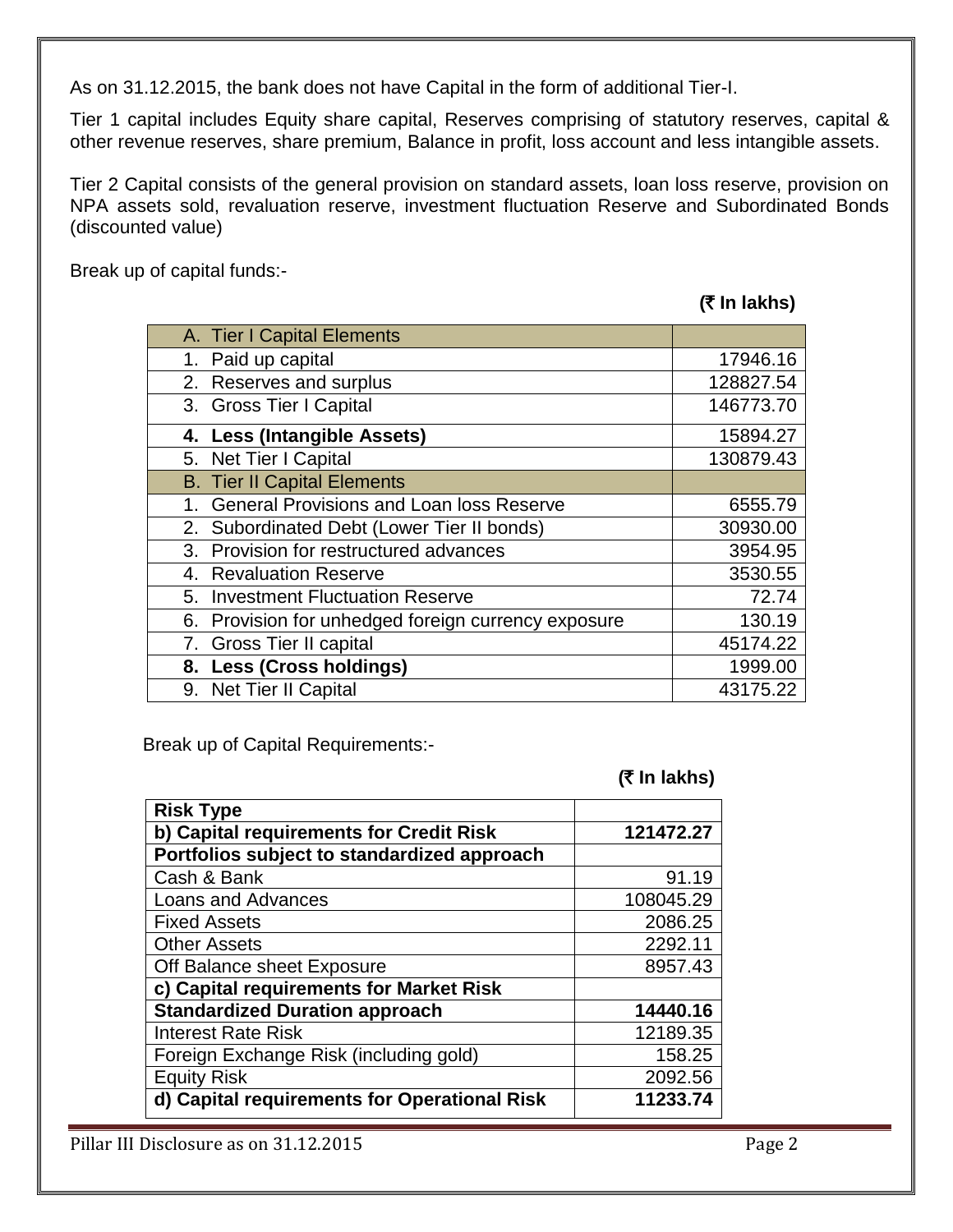| Basic Indicator approach                     |            |
|----------------------------------------------|------------|
| Total Risk weight Assets (b+c+d)*100/9       | 1634957.44 |
| <b>Total Eligible Capital Funds for CRAR</b> | 163578.69  |
| <b>CRAR (Basel III)</b>                      | 10.01%     |

# **e) Common Equity Tier 1, Tier I and Total Capital ratios:**

For the top consolidated group; and for significant bank subsidiaries (stand alone or subconsolidated depending on how the framework is applied)

**Not applicable**

# **II. Risk Exposure and Assessment**

### **General Qualitative Disclosure requirement:**

### **Credit Risk:**

The objectives of Credit risk management practices in the bank are the following: -

- To ensure business continuity with growth and stability.
- To ensure that the bank holds adequate capital in alignment with risks undertaken as well as the regulatory requirements from time to time.
- To optimize risk-return profile by providing a framework for risk-based pricing.
- To provide decision support for entry / exit strategies.
- To provide a framework for monitoring risk profile of the bank through structured reports.
- To facilitate the identification of risks in various activities undertaken by the bank through its operating units.
- To provide guidance on measurement of risks and their quantification for assessing the level of risk under portfolio management.
- To provide guidance on risk mitigation for ensuring customer retention while promoting riskreward consciousness at all levels of operation.
- To set / monitor prudential risk limits in tune with the business strategy, capital adequacy and regulatory prescriptions.
- To ensure the adherence to these risk limits through defining the reporting structures and systems.
- To ensure compliance with other regulatory prescriptions.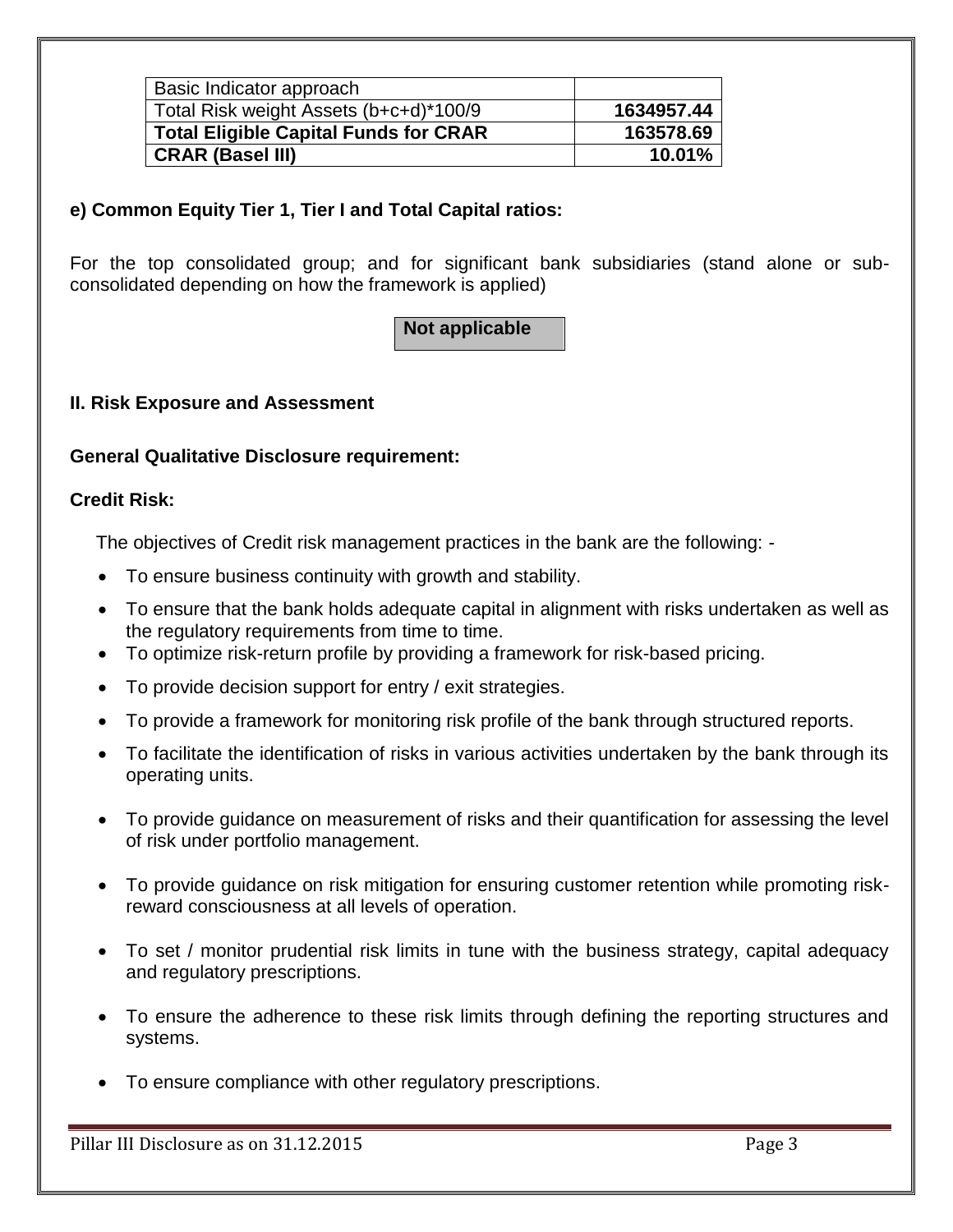The bank proposes to keep its overall risk profile as moderate and stable for the medium term.

Risk appetite and risk-return profile, credit risk strategy shall also include a statement of the banks willingness to grant credit based on:

- exposure type (for example, commercial, consumer, real estate,etc.,),
- economic sector (e.g. textile, iron etc.),
- geographical location,
- currency,
- maturity,
- anticipated profitability,
- identification of target markets / business sectors (like priority sector lending) and
- the overall credit portfolio composition
- preferred levels of diversification & concentration tolerances.

Credit risk strategy of the bank shall provide continuity in approach considering cyclical approach of the economy and the resulting shifts in the composition and quality of the overall credit portfolio. Strategy is being reviewed yearly in CRM policy.

# **Organization Structure:**

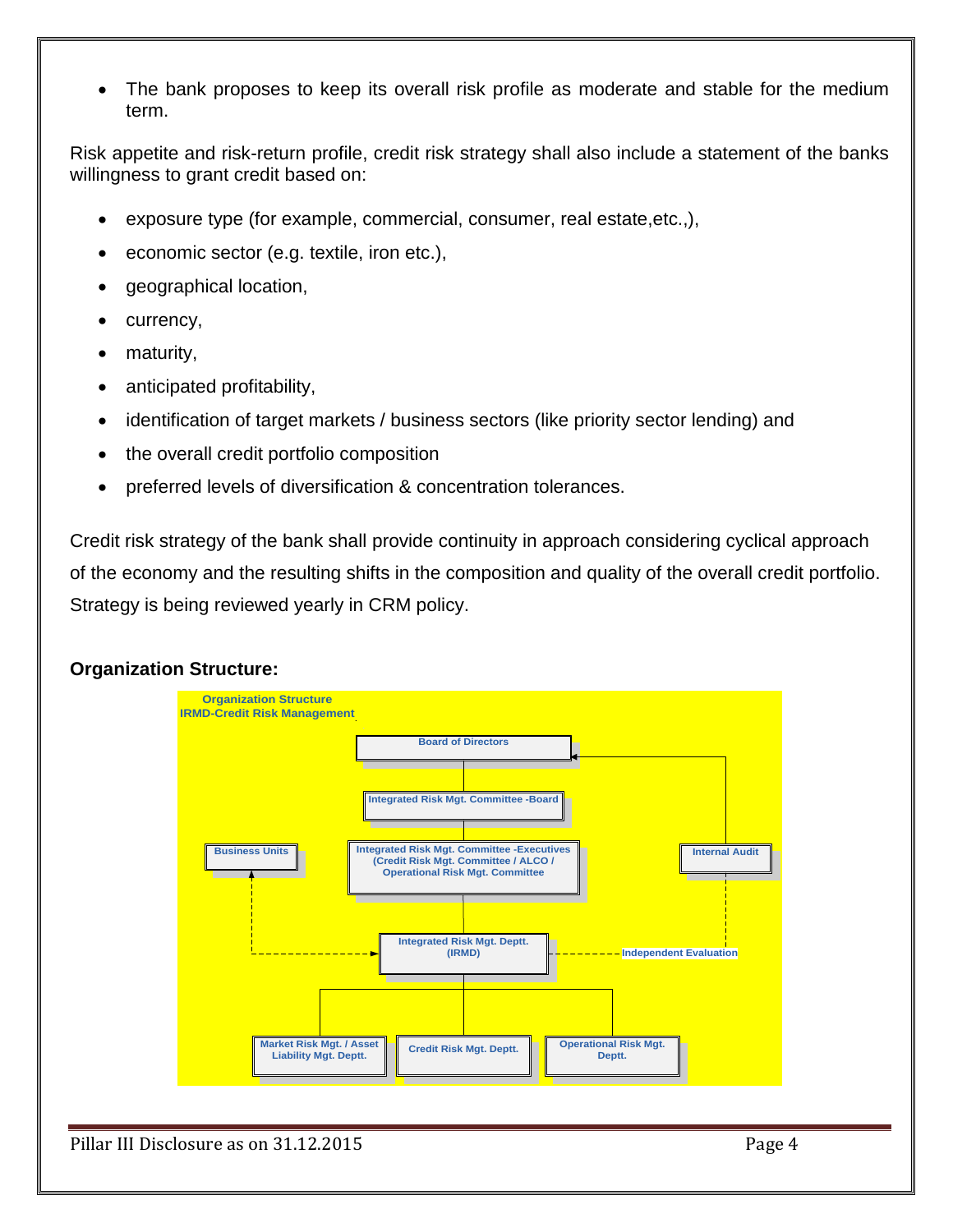Comprehensive Risk Management Policy put in place and the same has been approved by Board. The hierarchy of the IRMD starts from Board of Directors. Board is responsible for approving & reviewing on a periodical basis credit risk related policies, strategy & limits. Further Board has sub level committee (IRMCB) to review the risk limits, monitor the functioning of the IRMC-E and issue necessary directions if require.

### **The Scope and nature of risk reporting and / or measurement systems**

Risk-rating model is an important tool and is an integral part of the Credit Risk Management. The benefits of a robust system based rating model

- Serves as a **single point indicator of diverse risks** of a borrower
- $\Rightarrow$  Enables banks to take **informed credit decisions** in a consistent manner.
- Facilitates adoption of **risk-based pricing**.
- Arriving at **Facility Risk rating** for the particular facility/product based on the comforts of securities/guarantors.

Internal credit rating models / systems are an important tool in monitoring the quality of individual credits, as well as the total portfolio. Bank has well-structured internal risk rating system is a good means of differentiating the degree of credit risk in the different credit exposures of the bank. This will allow more accurate determination of the overall characteristics of the credit portfolio, concentrations, problem credits, and the adequacy of loan loss reserves.

Internal credit rating framework enables the Bank to standardize and uniformly communicate the "judgment" in credit selection procedures but is not a substitute to the vast lending experience accumulated by the bank's professional staff.

In order to make the credit risk assessment more consistent and effective, a two dimensional approaches to measure risk comprising borrower risk (Obligor Rating) and transaction risk (Facility Rating) has been implemented.

### **Use of Risk Rating Models / Systems**

- Individual credit selection, wherein a borrower or a particular exposure/ facility is rated.
- Pricing of the facility / loan
- Deciding the limits & tenure of the proposed credit assistance.
- Portfolio-level analysis and portfolio management
- Frequency and intensity of monitoring of the exposures.
- Internal MIS

Pillar III Disclosure as on 31.12.2015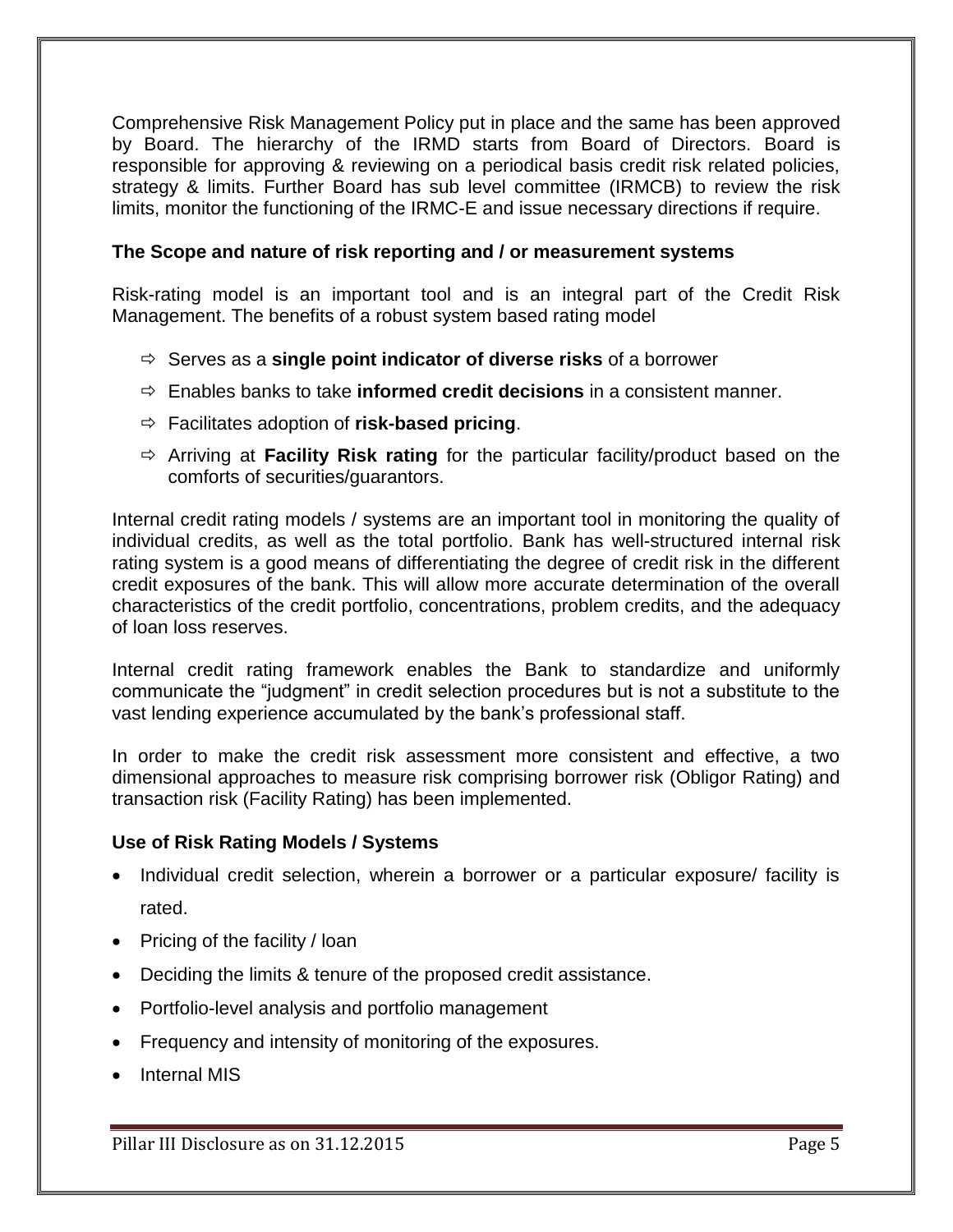- General provision "reasonable over provisioning" in addition to statutory prescribed provision.
- Assessing the aggregate risk profile of bank.

The Bank has a multi-tier structure for sanction of credit proposals, with proper delegation of lending powers at various levels of officers & executives, duly approved by Board.

The powers vested at each level depend on the quantum and type of the loan facility and the overall exposure to the borrower/group.

The Bank has a system under which the lending powers exercised by delegated authority are reported to and reviewed by a higher authority under the Internal Loan Review Mechanism.

A two dimensional approach to measure risk comprising borrower risk (Obligor Rating) and transaction risk (Facility Rating) has been implemented. The Credit Risk Assessment System (CRAS) operated through the risk rating models shall form the fulcrum of credit risk management.

### **Policies for hedging and / or mitigating risk and strategies and processes for monitoring the continuing effectiveness of hedges/mitigants**

As per the RBI guidelines, eligible financial collaterals have been taken into account for risk mitigation purpose.

Bank is having a system in place to monitor compliance with country exposure limits. Exceptions are reported, approved and rectified as per laid down procedures.

Bank is having an effective system in place to generate management reports which are detailed enough for the senior management review and to identify exceptions in a timely manner.

### **Market Risk:**

### **Strategies and processes**

The Bank has policies like Asset Liability Management Policy, Investment & Forex Risk Management Policy to address the liquidity risk and market risk respectively arising out of its banking book and trading book of investment portfolio.

Mid office is functioning independent of treasury and it monitors limits, trigger of investments, cut (stop) loss limit, Open position limit etc., Further it assess various limits set out by RBI and as stipulated in Investment/ trading book Policy, and keeps track on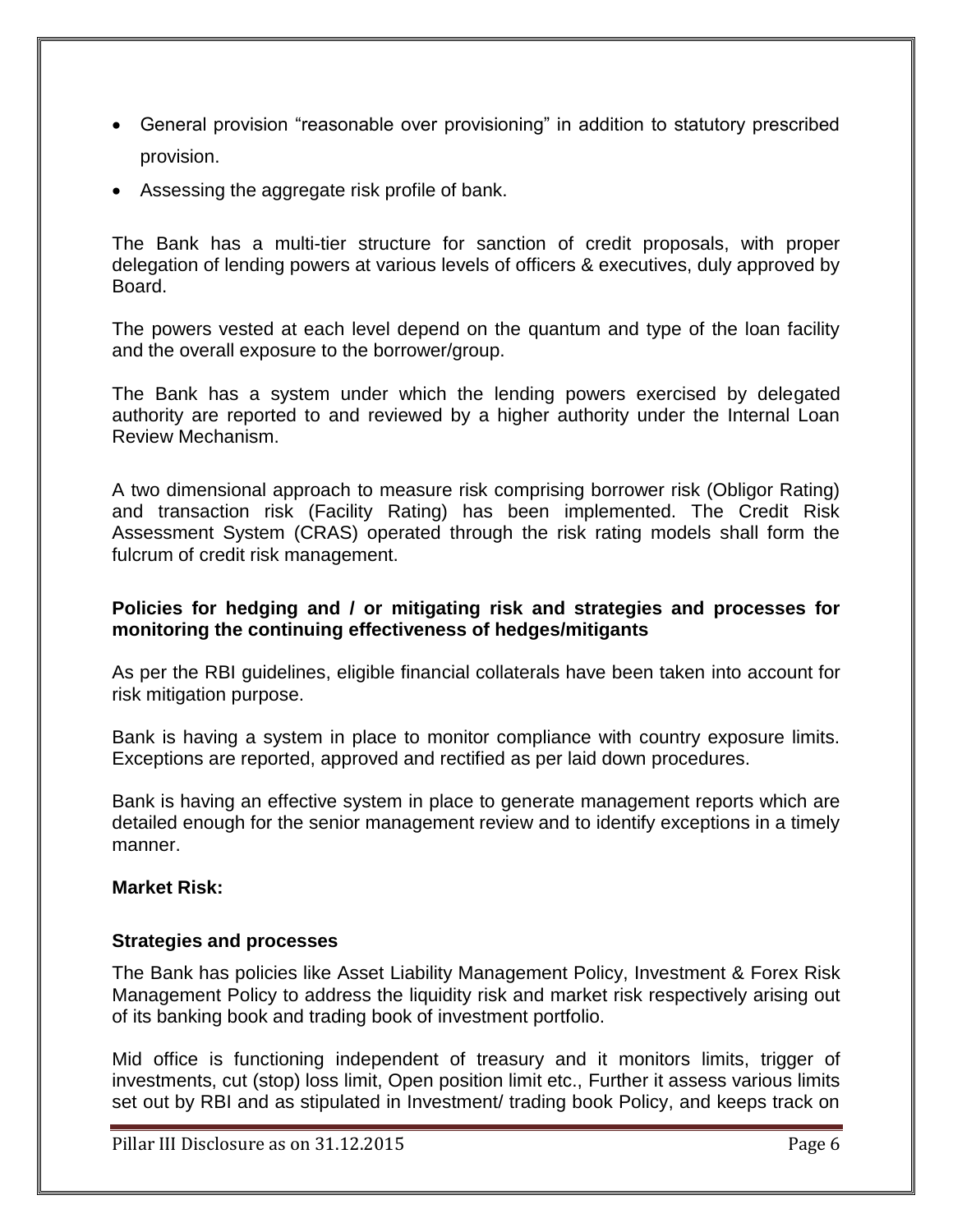rating migration of rated securities on a daily basis. It fixes the overall counter-party exposure limits (Banks & FIs)

### **The structure and organization of the relevant risk management function**

The Asset Liability Committee (ALCO) is responsible for

- Managing Interest Rate Risk and Liquidity Risk of the Banking Books.
- Pricing of Assets and Liabilities.
- Monitor and control the quality of the Balance Sheet
- Review and control of limits, procedures, reports, ratios & market trends, which impact bank's Balance Sheet.
- Review the treasury operations including trading.
- Differential pricing of wholesale deposits be delegated to Planning & **Development**

### **The scope and nature of risk reporting and/or measurement systems**

The ALM Policy will be operated through the Integrated Risk Management Department (IRMD) which is responsible for evolving appropriate systems & procedures for ongoing identification & analysis of Balance Sheet risks and laying down parameters for management of these risks. IRMD will, therefore, have the responsibilities of periodic monitoring and control of the risks and the same has been reported to IRMC-E & IRMC-B.

#### **Policies for hedging and/or mitigating and strategies and processes for monitoring the continuing effectiveness of hedges/mitigants.**

Board approved Investment and Forex policy are put in place. Policies for hedging/ mitigating risk and strategies and processes for monitoring the continuing effectiveness of hedges / mitigants are discussed in ALCO.

The Structural liquidity statement is prepared on a daily basis to analyze the liquidity profile of the bank in a static manner. Exchange risk is managed by fixing limits on position limits – Day light and Overnight limits, single deal limit, stop loss limit and Overall Overnight Open Exchange position limit. Additional liquidity ratios reviewed on a quarterly basis against the limits set under stock approach.

Interest rate risk is analyzed from earnings perspective using Traditional Gap analysis and Economic value perspective using Duration Gap analysis on a Quarterly basis.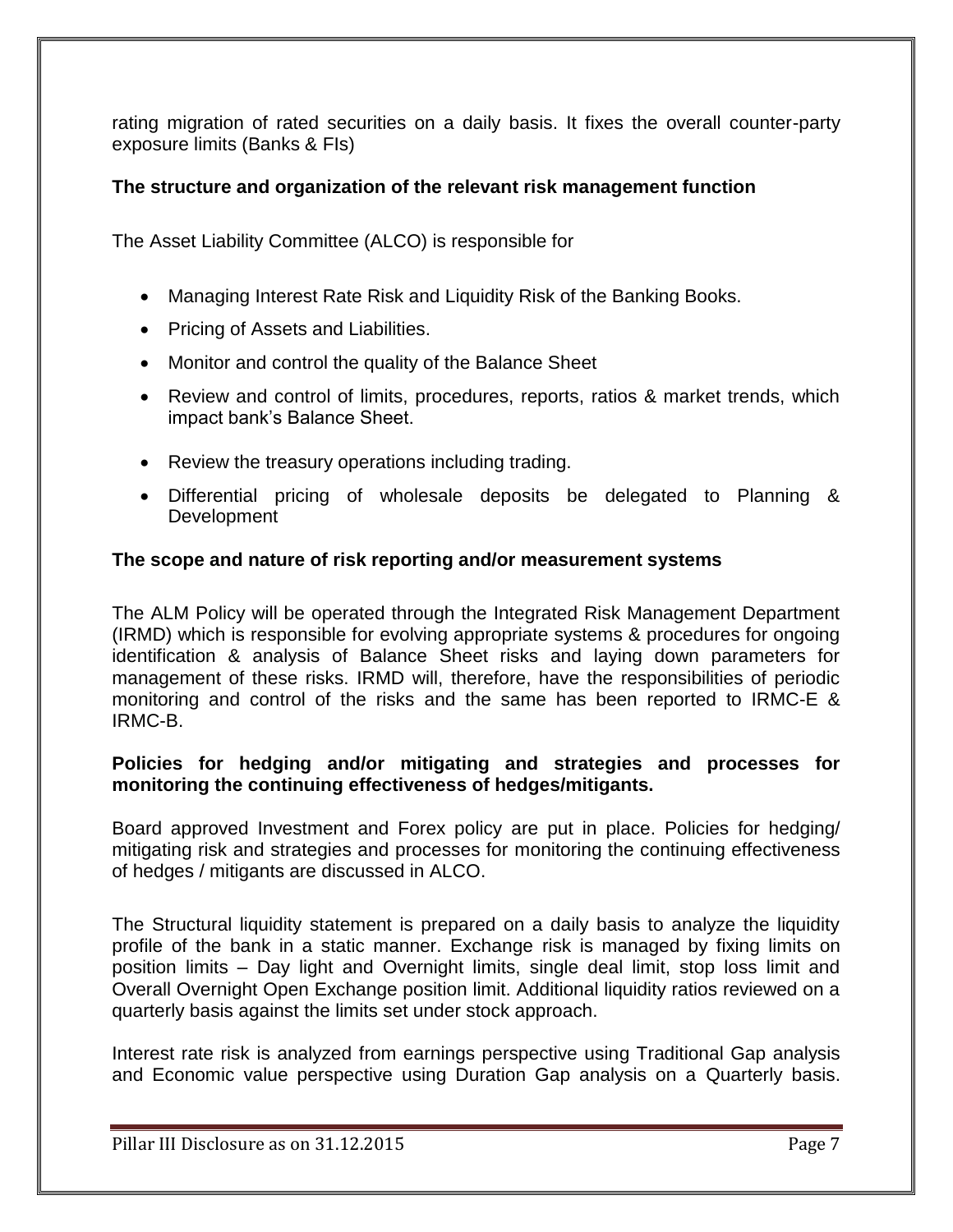Further stress testing process conducted under scenario as well as stock approach to estimate the impact on various conditions.

### **Operational Risk**

### **Strategies and processes**

The strategy for the overall management of operational risk is in alignment with the business objectives & risk appetite of the bank considering the size, nature and complexities of the bank activities.

The strategy towards operational risk management shall focus on:

### **The Structure and organization of the relevant risk management function**

Operational Risk Management is organized within the IRMD and will report to the head of the risk. The hierarchy of ORM within the organizational chart for governance purposes is presented below. These roles and responsibilities relate only to the activities relating to operational risk management.



A well-defined Operational risk Management policy is put in place. The role of Board vests in setting business strategy, risk appetite, policies, governance, management

Pillar III Disclosure as on 31.12.2015 Page 8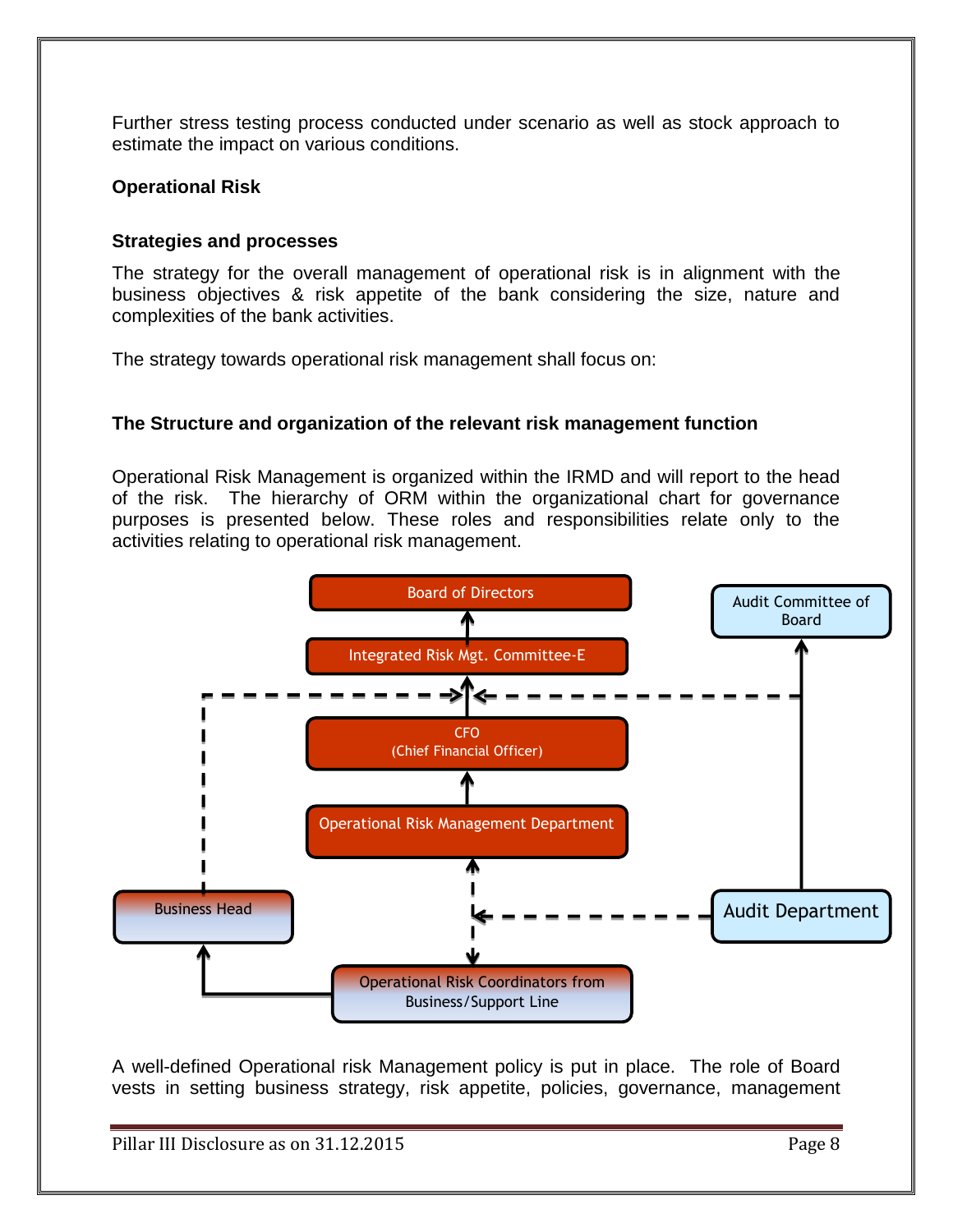framework, methodology of measurement and assessment, internal audit, report to stakeholders on risk management, etc.,

#### **The Scope and nature of risk reporting and/or measurement systems**

The scope of risk reporting is to establish an explicit operational risk management process that results in the identification, evaluation, assessment, measurement, analysis, monitoring, control, mitigation and reporting of operational risks. This process also includes independent evaluation of operational risk management function by the Internal Audit Department and to report its findings to the Board / Senior Management as an assurance for the effective discharge of responsibilities with respect to management of operational risk.

Policies and procedures are put in place for control / mitigate material operational risks to adjust the risk appetite / tolerance level based on its risk control and mitigation strategies. For those risks that cannot be controlled, the bank decides whether to accept these risks, reduce the level of business activity involved, or withdraw from this activity completely. Some major control/mitigation techniques like sound internal control system, Insurance, Standards for Insurance Recognition, retention/self insurance, Business Continuity and Disaster Recovery Plan, Outsourcing of financial services, Information Technology security, Internal Audit, External Audit, Reporting are deployed in the framework.

### **Interest Rate Risk in Banking Book**

#### **Strategies and Processes**

Interest Rate Risk is measured in two different ways. Earnings perspective using Traditional Gap Analysis is to assess the impact of adverse movement in interest rate on the Net Interest Income (Earnings at Risk) and economic value perspective using Duration Gap Analysis to assess the impact of adverse movement in interest rate on the market value of Bank's equity.

### **Structure and Organization of Risk Management Function**

ALM policy will manage and monitor the limits / guidance values / target set on interest rate risk of the Banking Book. IRMC-B and ALCO at the executive level are responsible for efficient and effective management of Interest rate risk in Banks business.

#### **Scope and nature of risk reporting / measurement systems**

The Duration/ Modified duration mainly depends on coupon, maturity and periodicity of payment of installments. Since the modified duration of the liabilities is less compared to the modified duration of assets, there would be fall in the equity value under major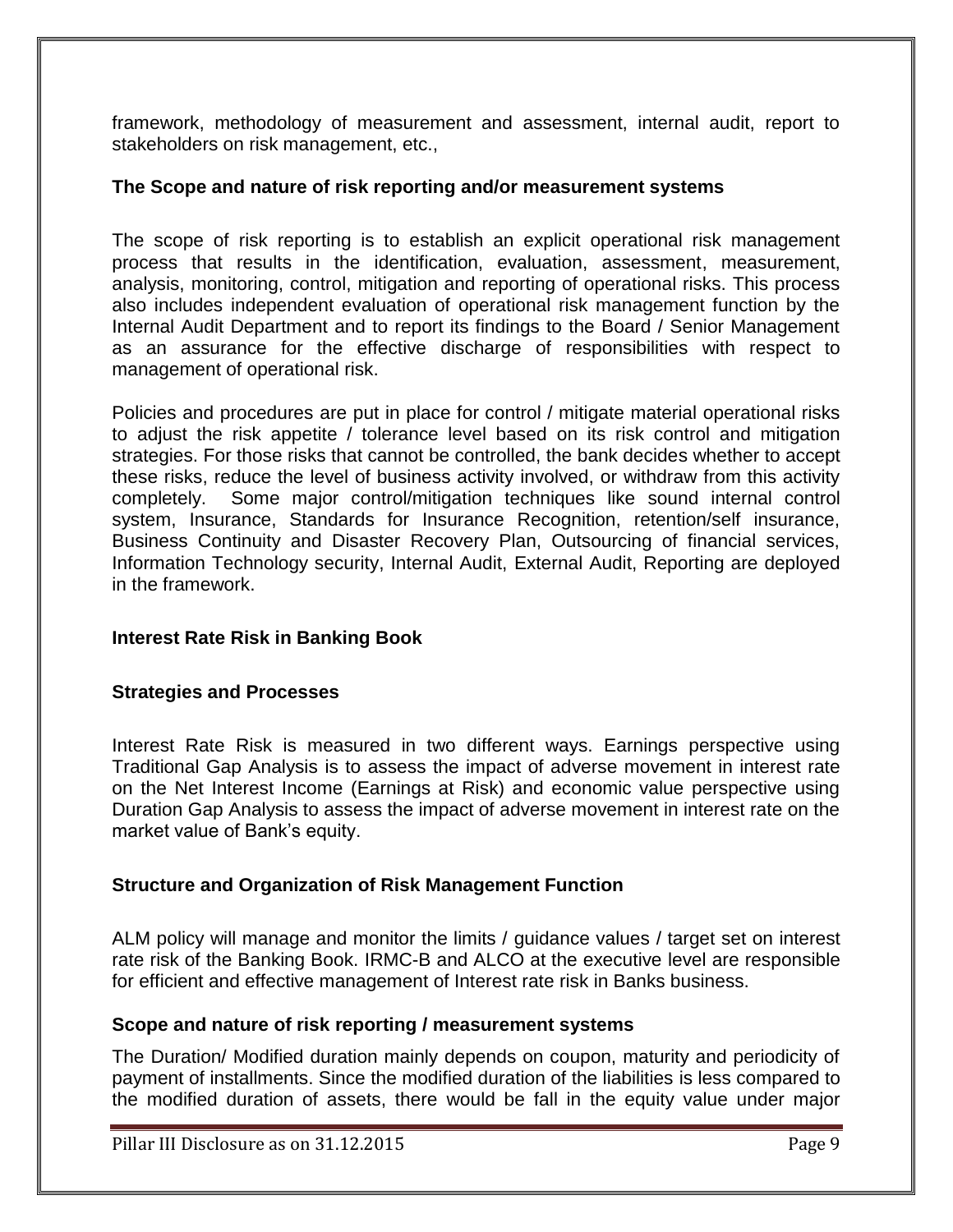stress. Modified duration of Equity is calculated on a quarterly basis. The capital charge for Interest rate risk in banking book is assessed based on drop in the Market value of equity under 200 bps changes in interest rate. The results of Traditional Gap analysis and Duration Gap analysis including the adherence to tolerance limit set in this regard are monitored and the same has been placed before ALCO/IRMC-B level.

### **Policies for hedging / mitigating risk and strategies and processes for monitoring the continuing effectiveness of hedges/ mitigants**

Investment policy, Forex policy, ALM policy, Stress testing policy, Credit Risk Management Policy are put in place to measure, mitigate / hedge the various risks.

# **TABLE DF-3: Credit Risk**

### **Credit Risk: General Disclosures**

### **Qualitative Disclosures**

(a) The general qualitative disclosure requirement with respect to credit risk, Includes the definitions of Past Due, NPA of a loan or a advance and impaired assets (For Accounting Purposes), Out of order and Overdue. These definitions are as per the extant guidelines of Reserve Bank of India.

### **Credit Risk**

Credit risk in simple terms is the potential that bank's borrower or counterparty will fail to meet its obligations in accordance with agreed terms.

Credit risk is defined as the possibility of losses associated with default in repayment or diminution in the credit quality of borrowers or counterparties or diminution in the value of primary and/or collateral assets. In a bank's portfolio, losses stem from outright default due to inability or unwillingness of a customer or counterparty to meet commitments in relation to lending, trading, settlement and other financial transactions.

#### **Discussion of the Bank's Credit risk management policy**

The Board level approved Credit Risk Management Policy is put in place. The goal of the policy is to ensure that it is within the acceptable risk appetite and tolerance limit set by the bank. It manages the credit risk inherent in the entire portfolio as well as the risk in individual credits or transactions and it encompasses identification, measurement, monitoring and control of the credit risk exposures. Further it deals the structure, governance, framework, and processes for effective and efficient management of the Credit risk.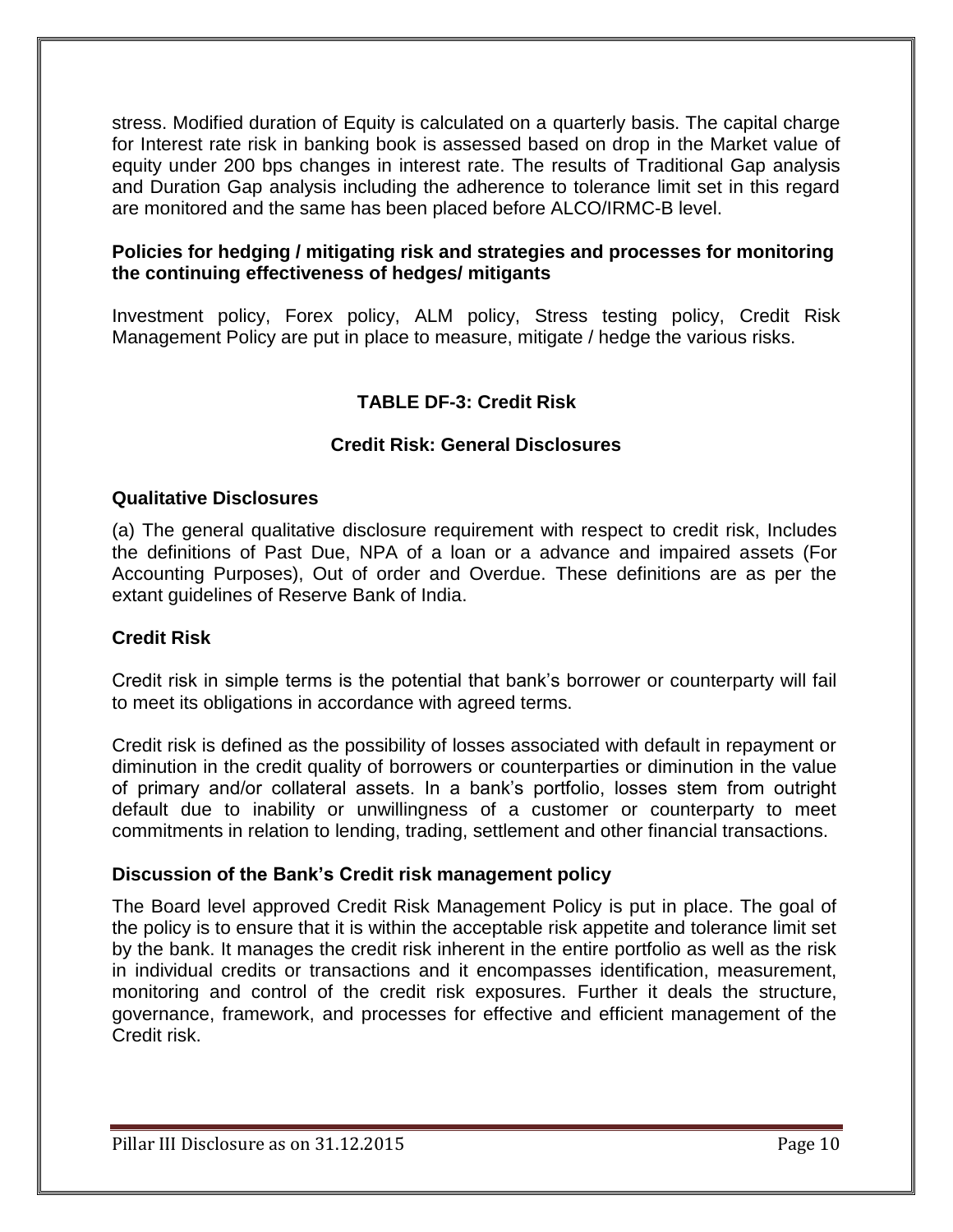# **Quantitative Disclosures**

| <b>Credit Risk Exposures</b>           | (₹ In Lacs) |
|----------------------------------------|-------------|
| Fund Based*                            | 1816712.42  |
| Non Fund Based                         | 197685.99   |
| <b>Total Fund &amp; Non Fund Based</b> | 2014398.41  |

**\*** Fund based exposure excludes investments in HTM, Fixed Assets, Other Assets, Cash & Bank Balances etc.,

# Geographic wise Distribution of Exposures:- **In Community (₹ In Lakhs)**

| <b>State Name</b>    | <b>Funded</b><br><b>Exposure</b> | <b>Non-Funded</b><br><b>Exposure</b> | <b>Total Exposure</b> |
|----------------------|----------------------------------|--------------------------------------|-----------------------|
| Andhra Pradesh       | 121476.73                        | 16043.21                             | 137519.94             |
| Chattisgarh          | 1811.63                          | 44.07                                | 1855.70               |
| Gujarat              | 41441.25                         | 1516.42                              | 42957.67              |
| Haryana              | 1734.28                          | 1424.81                              | 3159.09               |
| Jharkhand            | 1566.19                          | 23.00                                | 1589.19               |
| Karanataka           | 182445.81                        | 3470.37                              | 185916.18             |
| Kerala               | 28565.41                         | 47.50                                | 28612.91              |
| Madhya Pradesh       | 3401.52                          | 97.16                                | 3498.68               |
| Maharashthra         | 273860.28                        | 44852.68                             | 318712.96             |
| <b>New Delhi</b>     | 93925.09                         | 25193.56                             | 119118.65             |
| Odisha               | 242.38                           | 13.55                                | 255.93                |
| Puducherry           | 8097.54                          | 535.36                               | 8632.90               |
| Rajasthan            | 3856.30                          | 32.50                                | 3888.80               |
| Tamilnadu            | 903680.58                        | 70773.64                             | 974454.22             |
| Telangana            | 128438.85                        | 32498.91                             | 160937.76             |
| <b>Uttar Pradesh</b> | 928.51                           | 21.32                                | 949.83                |
| West Bengal          | 21240.07                         | 1097.93                              | 22338.00              |
| <b>Total</b>         | 1816712.42                       | 197685.99                            | 2014398.41            |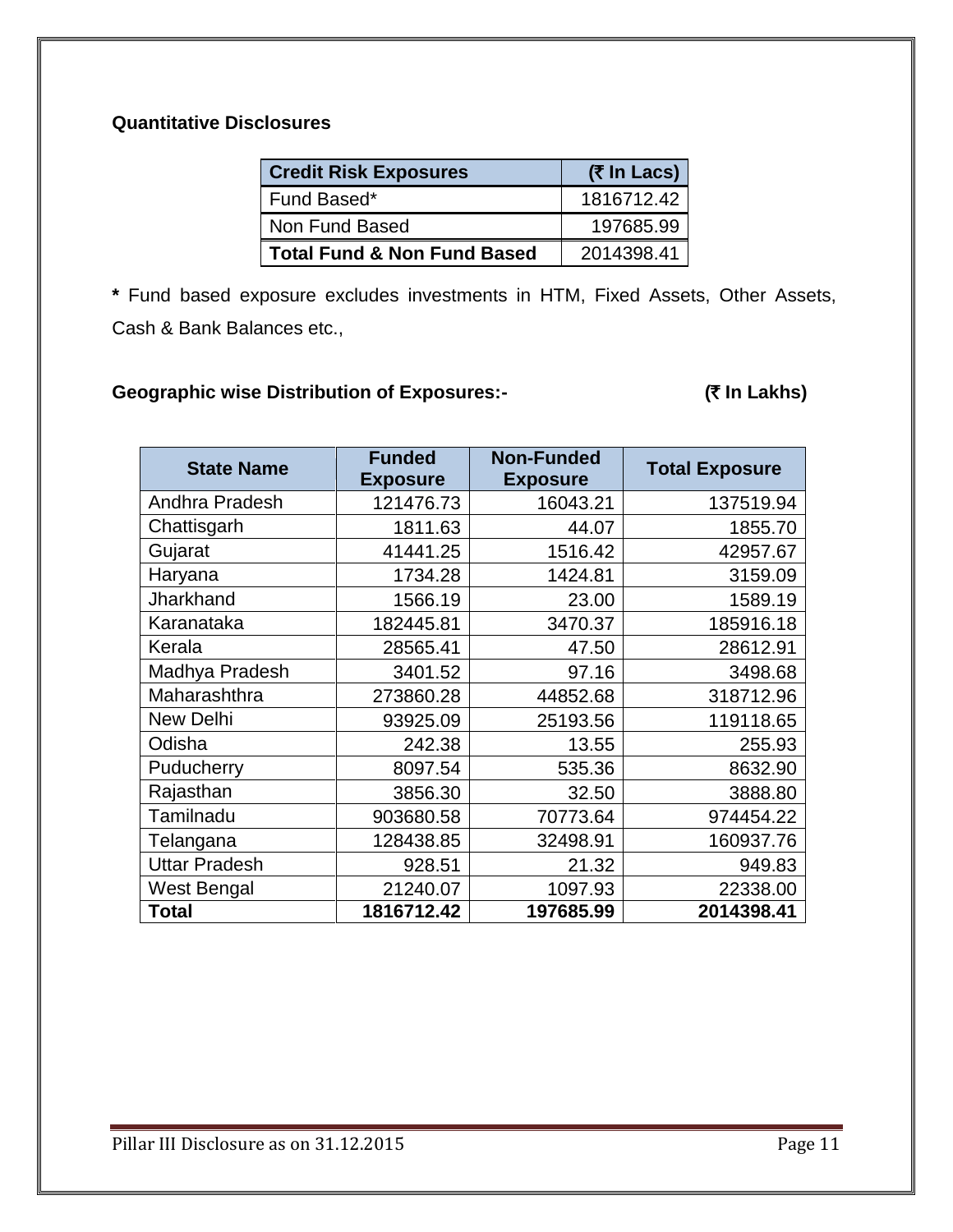# **Industry Wise distribution of Exposures:-**

| S.NO           | <b>Industry Name</b>                                                   | <b>Funded</b> | Non-<br>funded | <b>Total</b> | $%$ of<br><b>Gross</b><br><b>Credit</b> |
|----------------|------------------------------------------------------------------------|---------------|----------------|--------------|-----------------------------------------|
| $\mathbf 1$    | Mining and Quarrying                                                   | 23893.19      | 141.40         | 24034.59     | 1.19                                    |
| 2              | <b>Food Processing</b>                                                 | 26294.11      | 7542.67        | 33836.78     | 1.68                                    |
| 3              | Beverages (excluding Tea & Coffee)<br>and Tobacco                      | 17486.69      | 159.24         | 17645.93     | 0.88                                    |
| $\overline{4}$ | <b>Textiles</b>                                                        | 104494.99     | 7045.64        | 111540.63    | 5.54                                    |
| 5              | Leather and Leather products                                           | 805.14        | 4.00           | 809.14       | 0.04                                    |
| 6              | Wood and Wood Products                                                 | 10287.28      | 12905.02       | 23192.30     | 1.15                                    |
| $\overline{7}$ | Paper and Paper Products                                               | 12809.24      | 589.13         | 13398.37     | 0.67                                    |
| 8              | Petroleum (non-infra), Coal Products<br>(non-mining) and Nuclear Fuels | 1160.53       | 177.21         | 1337.74      | 0.07                                    |
| 9              | <b>Chemicals and Chemical Products</b><br>(Dyes, Paints, etc.)         | 30307.57      | 15919.51       | 46227.08     | 2.29                                    |
| 10             | Rubber, Plastic and their Products                                     | 7344.74       | 1108.01        | 8452.75      | 0.42                                    |
| 11             | Glass & Glassware                                                      | 2723.84       | 5.67           | 2729.51      | 0.14                                    |
| 12             | <b>Cement and Cement Products</b>                                      | 14359.17      | 0.00           | 14359.17     | 0.71                                    |
| 13             | <b>Basic Metal and Metal Products</b>                                  | 92012.86      | 22716.26       | 114729.12    | 5.70                                    |
| 14             | All Engineering                                                        | 24036.07      | 8641.51        | 32677.58     | 1.62                                    |
| 15             | Vehicles, Vehicle Parts and Transport<br>Equipments                    | 5193.11       | 1.50           | 5194.61      | 0.26                                    |
| 16             | Gems and Jewellery                                                     | 10138.13      | 940.00         | 11078.13     | 0.55                                    |
| 17             | Construction                                                           | 0.00          | 0.00           | 0.00         | 0.00                                    |
| 18             | Infrastructure                                                         | 157982.67     | 48286.43       | 206269.10    | 10.24                                   |
|                | <b>Other Industries</b>                                                | 29633.64      | 518.78         | 30152.42     | 1.50                                    |
|                | <b>Residual Advance</b>                                                | 1245749.48    | 70984.00       | 1316733.48   | 65.37                                   |
|                | <b>Total</b>                                                           | 1816712.45    | 197685.98      | 2014398.43   |                                         |

 **(**` **In Lakhs)**

Note: The industries break-up given on the same lines as prescribed for DSB returns. Residual advances are educational loans, aviation sector, Housing loans, Gold loans, Loan against deposits, Personnel loan, staff loan, consumer loans, vehicle loans, etc., The Industries which has crossed 5% of gross credit exposure are:

- a) Infrastructure- 10.24%
- b) Basic Metal and Metal Products 5.70%
- c) Textiles  $-5.54%$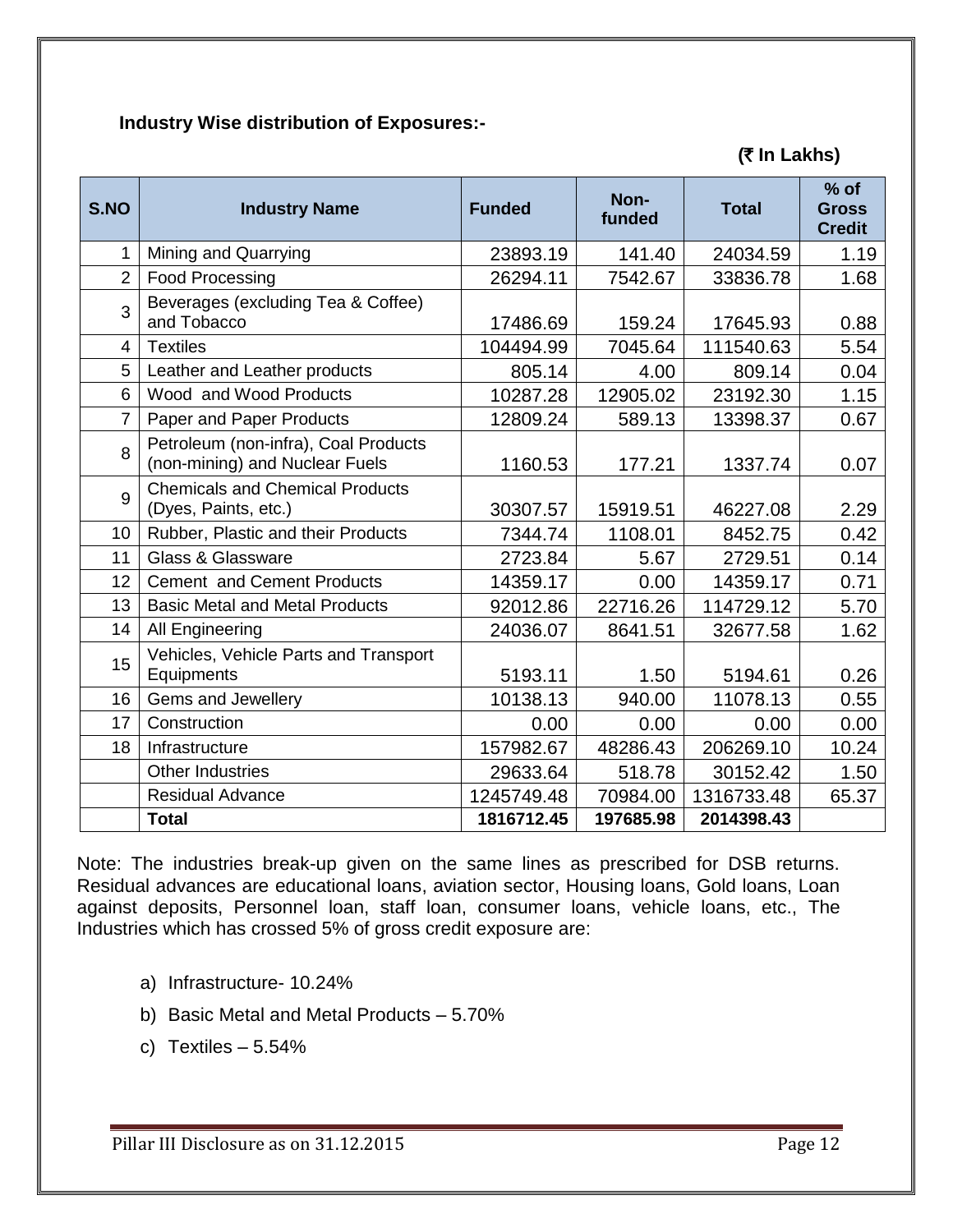# **Residual Contractual maturity breakdown of assets**

# **(**` **In Lakhs)**

|                        | Cash     | <b>Balance</b><br><b>With RBI</b> | <b>Balance</b><br><b>With</b><br><b>Other</b><br><b>Banks</b> | <b>Invest</b><br>ments | Call<br><b>Money</b><br><b>Placem</b><br>ents | Repo-<br><b>Asset</b> | <b>Advances</b> | <b>Fixed</b><br><b>Assets</b> | <b>Other</b><br><b>Assets</b> |
|------------------------|----------|-----------------------------------|---------------------------------------------------------------|------------------------|-----------------------------------------------|-----------------------|-----------------|-------------------------------|-------------------------------|
| Overdue to<br>1 Day    | 32818.86 | 1332.12                           | 3642.73                                                       | 62187.69               | 0.00                                          | 15600.00              | 18505.63        | 0.00                          | 379.47                        |
| 2-7 Days               | 0.00     | 2449.65                           | 0.00                                                          | 16110.38               | 0.00                                          | 0.00                  | 37264.27        | 0.00                          | 415.26                        |
| 8-14 Days              | 0.00     | 1034.52                           | 0.00                                                          | 5892.20                | 0.00                                          | 0.00                  | 39768.32        | 0.00                          | 483.64                        |
| 15-28 Days             | 0.00     | 1322.11                           | 0.00                                                          | 7530.17                | 0.00                                          | 0.00                  | 41801.82        | 0.00                          | 966.03                        |
| 29 Days to 3<br>Months | 0.00     | 7454.44                           | 0.00                                                          | 58588.36               | 0.00                                          | 0.00                  | 151005.12       | 0.00                          | 4281.86                       |
| 3-6 Months             | 0.00     | 11656.44                          | 0.00                                                          | 66489.05               | 0.00                                          | 0.00                  | 112592.60       | 0.00                          | 6216.41                       |
| 6 Months-1<br>Year     | 0.00     | 15331.62                          | 0.00                                                          | 91559.00               | 0.00                                          | 0.00                  | 278035.99       | 0.00                          | 0.00                          |
| 1-3 Years              | 0.00     | 31464.05                          | 644.09                                                        | 198119.01              | 0.00                                          | 0.00                  | 739365.19       | 0.00                          | 79577.65                      |
| 3-5 Years              | 0.00     | 6583.37                           | 5.00                                                          | 70092.27               | 0.00                                          | 0.00                  | 89995.51        | 0.00                          | 0.00                          |
| Over 5 Years           | 0.00     | 14698.02                          | 0.00                                                          | 92722.50               | 0.00                                          | 0.00                  | 288742.97       | 25819.77                      | 4601.14                       |
| Total                  | 32818.86 | 93326.36                          | 4291.82                                                       | 669290.63              | 0.00                                          | 15600.00              | 1797077.43      | 25819.77                      | 96921.46                      |

# **Asset Quality (**` **In Lakhs)**

| Amount of Non-Performing Assets (Gross) | 33157.31 |
|-----------------------------------------|----------|
| Substandard                             | 8812.75  |
| Doubtful - 1                            | 8422.46  |
| Doubtful $-2$                           | 7248.16  |
| Doubtful $-3$                           | 1599.03  |
| <b>Loss</b>                             | 7074.90  |
| <b>Net NPA</b>                          | 14387.34 |
| Gross NPA to gross advances (%)         | 1.82%    |
| Net NPAs to Net advances (%)            | 0.80%    |
| <b>Movement of NPAs (Gross)</b>         |          |
| <b>Opening Balance</b>                  | 33180.00 |
| Additions during the period             | 1190.69  |
| <b>Reductions</b>                       | 1213.38  |
| <b>Closing Balance</b>                  | 33157.31 |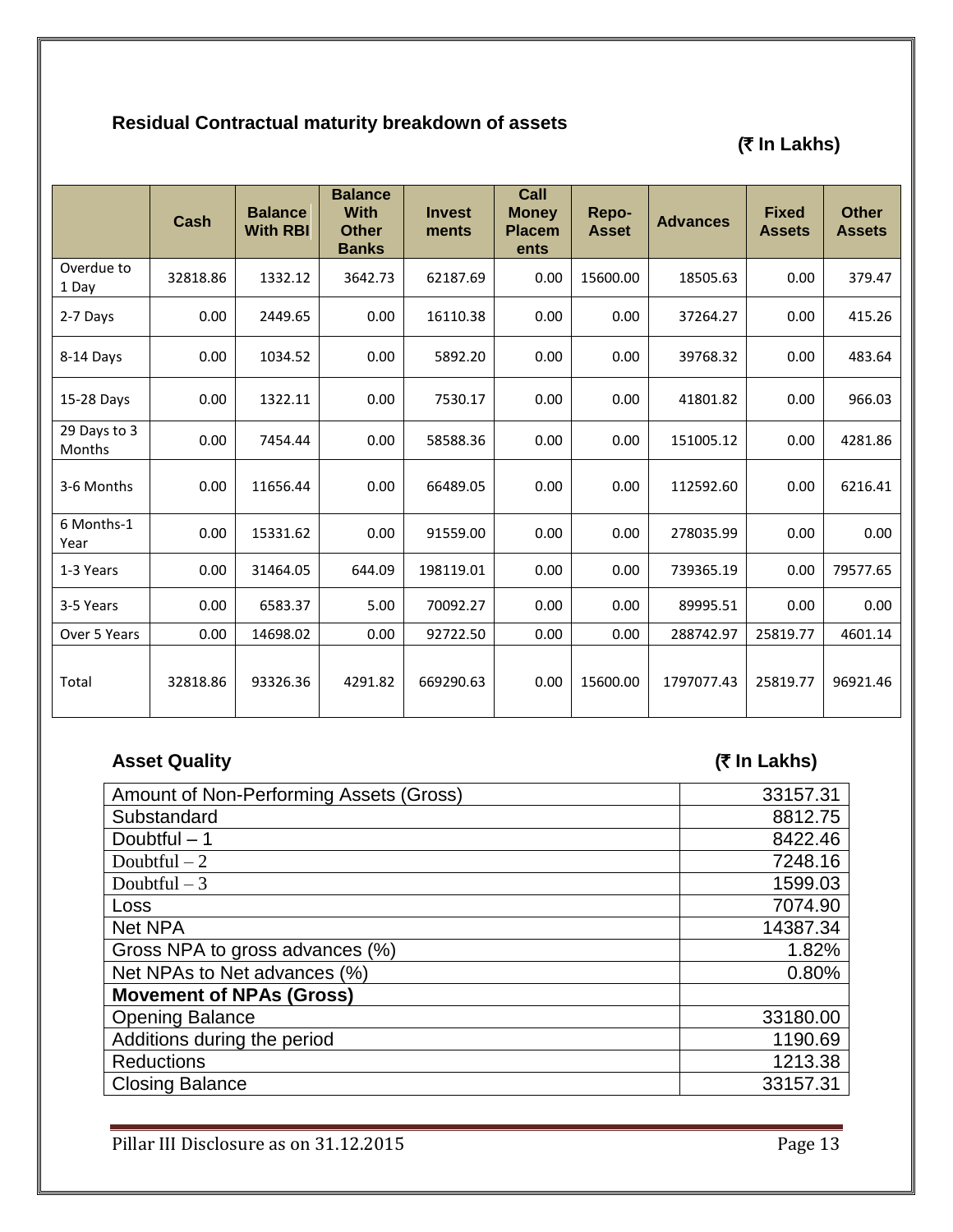# **Movement of Provisions (₹ In Lakhs)**

|                                            | <b>Specific Provision</b> | <b>General Provision</b> |
|--------------------------------------------|---------------------------|--------------------------|
| <b>Opening Balance</b>                     | 11961.63                  | 10010.37                 |
| Provisions made during the period          | 2576.96                   | 500.37                   |
| Write off                                  | 0.00                      | 0.00                     |
| Write back of excess provisions            | 374.41                    | 0.00                     |
| Any other adjustments, including transfers |                           |                          |
| between provisions                         |                           |                          |
| Closing balance                            | 14164.18                  | 10510.74                 |

Details of write offs and recoveries that have been booked directly to the Income statement

| Write offs that have been booked directly to the income statement | 316.31 |
|-------------------------------------------------------------------|--------|
| Recoveries that have been booked directly to the income statement | 413.92 |

# I**nvestments (**` **In Lakhs)**

| Amount of Non Performing Investments                        | 1205.16 |
|-------------------------------------------------------------|---------|
| Amount of provisions held for non-performing investments    | 1041.17 |
| Movement of provisions for depreciation on Investments      |         |
| <b>Opening Balance</b>                                      | 4438.48 |
| Provisions made during the period (June 15 to September 15) | 1308.15 |
| Write-off/Write – back of excess provisions                 | 0.00    |
| <b>Closing Balance</b>                                      | 5746.63 |

# **Major Industry break up of NPA** (₹ In Lakhs)

| <b>Industry</b>                 | <b>Gross NPA</b> | <b>Specific Provision</b> |
|---------------------------------|------------------|---------------------------|
| <b>Metal and Metal Products</b> | 5702.85          | 1022.12                   |
| <b>Food Processing</b>          | 5218.66          | 5215.95                   |
| <b>Textiles</b>                 | 1958.31          | 812.94                    |
| <b>Gems and Jewellery</b>       | 1634.07          | 521.88                    |
| Infrastructure                  | 1301.48          | 1138.61                   |
| Total                           | 15815.37         | 8711.50                   |

# **Geographic wise Distribution of NPA and Provision (₹ In Lakhs)**

| Geography | <b>Gross NPA</b> | <b>Specific Provision</b> | <b>General Provision</b> |
|-----------|------------------|---------------------------|--------------------------|
| Domestic  | 33157.31         | 14164.18                  | 10510.74                 |
| Overseas  | <b>NIL</b>       | <b>NIL</b>                |                          |
| Total     | 33157.31         | 14164.18                  | 10510.74                 |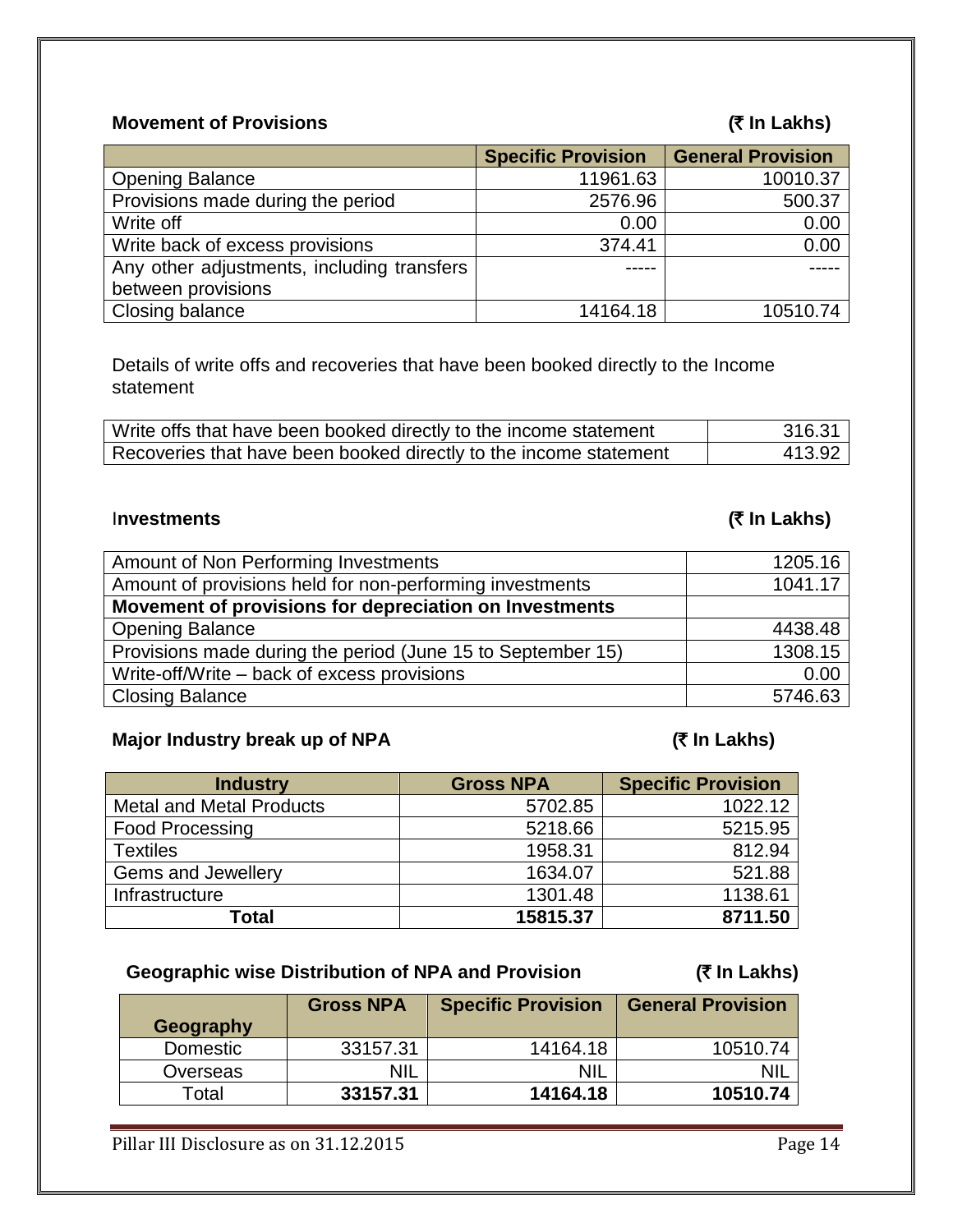# **Table DF- 4- Credit Risk : Disclosures for Portfolios Subject to the Standardized Approach**

a) For exposure amounts after risk mitigation subject to the standardized approach, amount of a bank's outstanding (rated and unrated) in the following three major risk buckets as well as those that are deducted:

# **(**` **In Lakhs)**

| <b>Particulars</b>                                                      | Below 100% Risk   |           | 100% Risk Weight |            |           | More than 100% Risk |            | <b>Grand Total</b> |
|-------------------------------------------------------------------------|-------------------|-----------|------------------|------------|-----------|---------------------|------------|--------------------|
|                                                                         | Weight            |           |                  |            |           | Weight              |            |                    |
|                                                                         | <b>BV**</b>       | RWA**     | <b>BV</b>        | <b>RWA</b> | <b>BV</b> | <b>RWA</b>          | <b>BV</b>  | <b>RWA</b>         |
|                                                                         | <b>Fund Based</b> |           |                  |            |           |                     |            |                    |
| Loans &<br>Advances                                                     | 1142827.30        | 432438.63 | 453685.71        | 445119.51  | 220549.99 | 322959.56           | 1817063.00 | 1200517.70         |
| Investments                                                             | 422573.58         | 0.00      | 0.00             | 0.00       | 0.00      | 0.00                | 422573.58  | 0.00               |
| Other<br>Assets*                                                        | 212443.80         | 26466.66  | 0.00             | 0.00       | 25819.76  | 23180.58            | 238263.56  | 49647.24           |
| Loans &<br>Advances<br>Deducted<br>(Taken for<br>Mitigation<br>purpose) | 412208.51         | 0.00      | 11205.37         | 0.00       | 0.00      | 0.00                | 423413.88  | 0.00               |
| <b>Total Fund</b><br><b>Based</b>                                       | 1777844.68        | 458905.29 | 453685.71        | 445119.51  | 246369.75 | 346140.14           | 2477900.14 | 1250164.94         |
| Non Fund<br>Based( Inc.<br>Contingent<br>credit)                        | 53069.75          | 15177.45  | 107118.94        | 53218.90   | 58144.91  | 31130.63            | 218333.60  | 99526.98           |
| <b>Total</b><br><b>Credit Risk</b><br><b>Exposures</b>                  | 1830914.43        | 474082.74 | 560804.65        | 498338.41  | 304514.66 | 377270.77           | 2696233.74 | 1349691.92         |

\* other assets includes cash, balance with RBI, balance with other banks, fixed assets and others

**\*\* BV: Book Value; RWA: Risk Weighted Assets**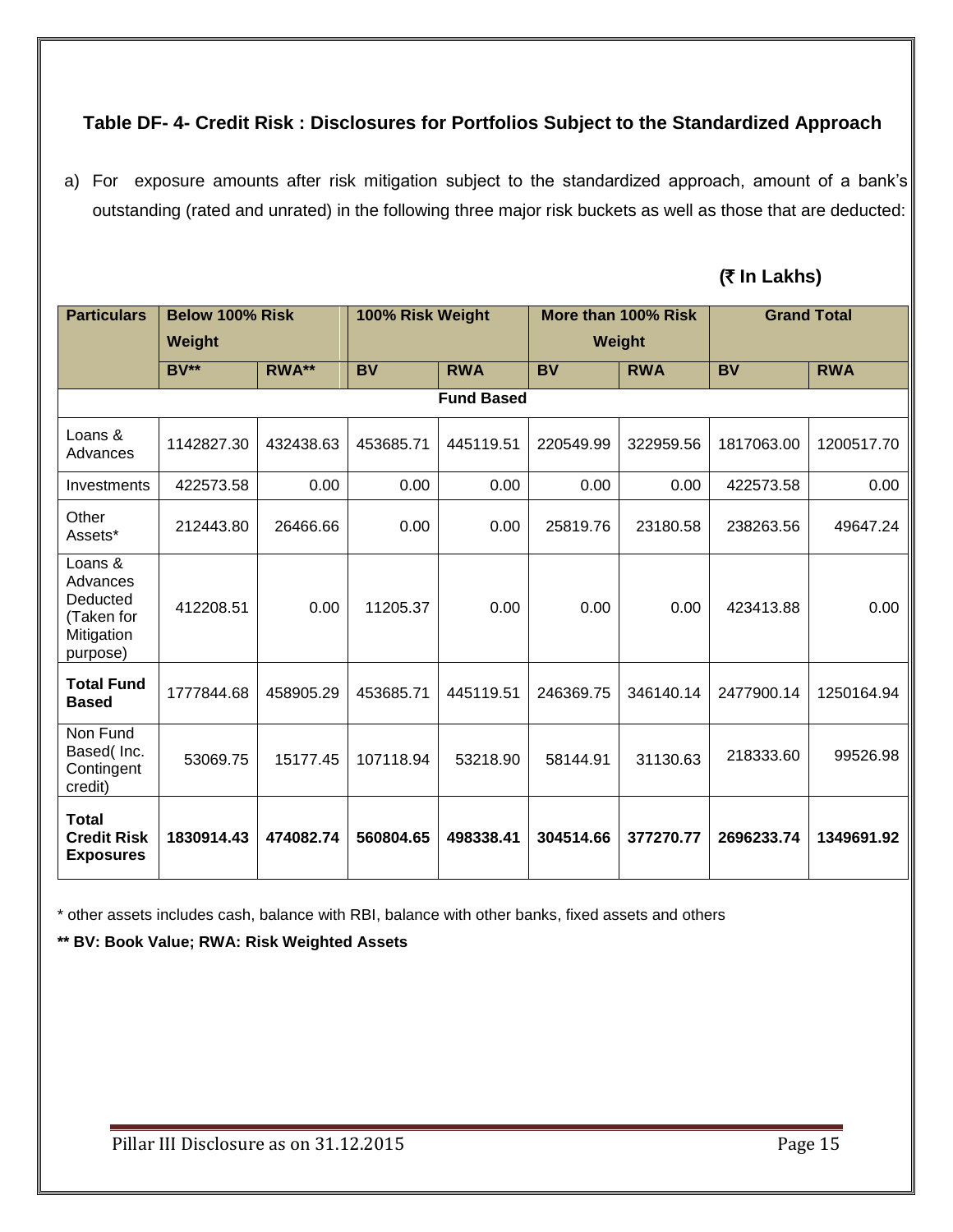# **Table DF- 5-Credit Risk: Credit Risk Mitigation: Disclosures for Standardized Approaches**

# **Qualitative Disclosures**

a) The general qualitative disclosure requirement with respect to credit risk mitigation including

# **Policies and process for and an indication of the extent to which the bank makes use of, on and off balance sheet netting;**

# **Policies and processes for collateral valuation and management**

Bank has a policy and procedure for the management of collateral and guarantees.

Valuation should be based on the current market value of the collateral and should not be biased in order to enable the bank, to grant a higher credit limit to the borrower or improve its internal credit rating, make a smaller amount of provision or continue interest accrual for a problem credit. Collateral should be revalued on a regular basis, though the frequency may vary with the type of collateral involved and the nature & the internal credit rating of the underlying credit e.g. frequency for shares and properties as collateral would be different.

Collaterals & guarantees are properly evaluated with respect to legal validity, enforceability in all relevant jurisdictions, etc., for the purpose of netting as credit risk mitigants as per the policy.

A more conservative approach should be adopted for valuing the collateral of problem credits because the forced-sale value, rather than the open market value, is likely to be closer to what eventually may be realized from an asset sale when the market conditions are un-favorable. Therefore, a discount to the estimated market value should be applied where appropriate.

# **Description of the main types of collateral taken by the bank**

Under Standardized approach, the following collateral instruments used as risk mitigants for the capital computation.

- 1. Cash and fixed deposits of the Borrower with the Bank.
- 2. Gold ( The value of the gold arrived after notionally converting into 99.99% purity)
- 3. Securities issued by Central and State Governments.
- 4. Kisan Vikas Patra and National Savings Certificates (with no lock-in period)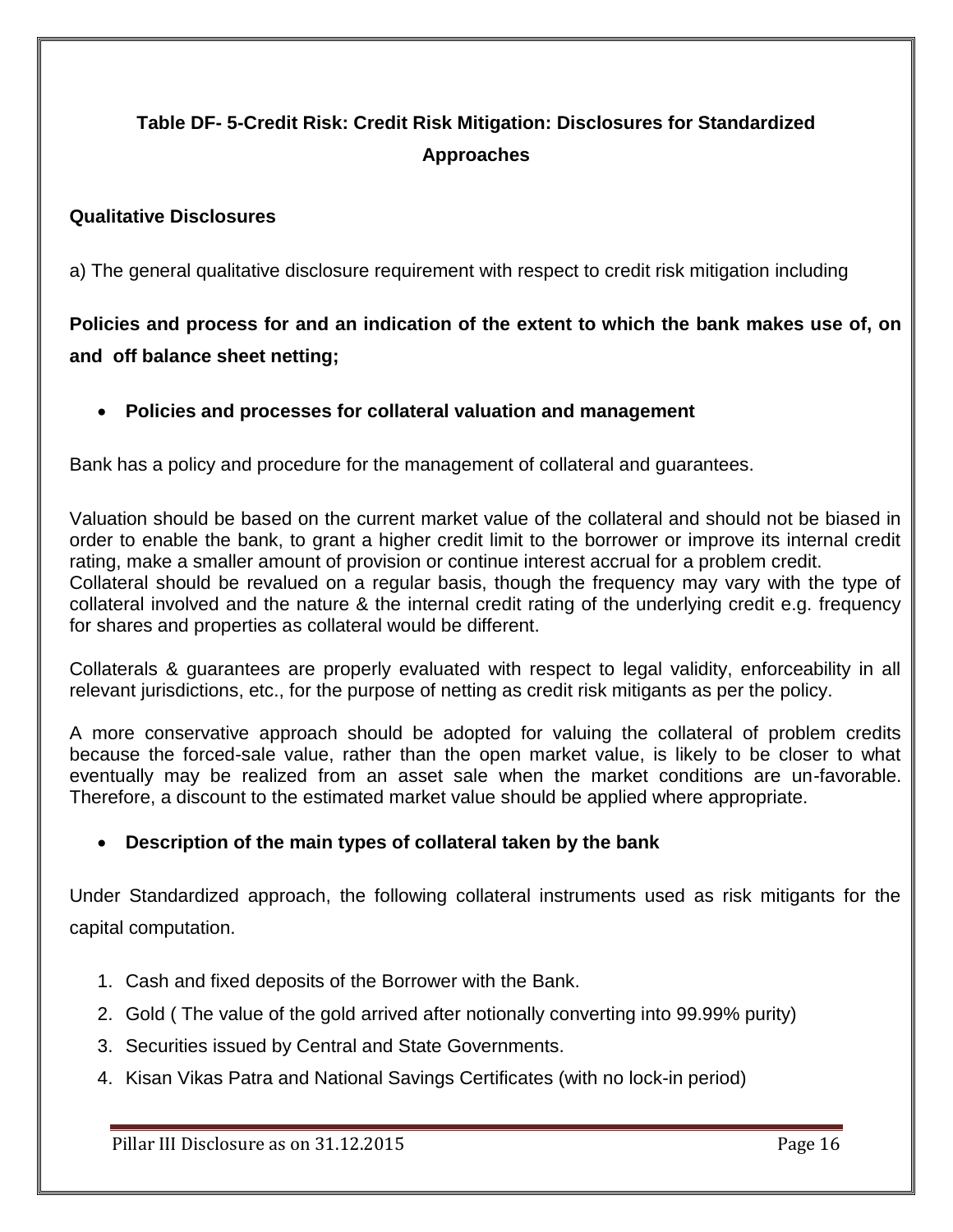- 5. Life insurance policies with a declared surrender value of an insurance company which is regulated by an insurance sector regulator.
- 6. Debt Securities issued by Public Sector Entities and other entities (including banks and other primary dealers) rated by chosen rating agency attracting 100% risk weight or lesser risk weight.( i.e. rated atleast BBB(-) or A3 for short-term debt instruments)
- 7. Debt Securities not rated by a chosen Credit Rating Agency in respect of which banks should be sufficiently confident about the market liquidity where these are
	- a) Issued by a bank
	- b) Listed on a recognized stock exchange,
	- c) Classified as senior debt and
	- d) all the rated issues of the same senior by the issuing bank are rated atleast BBB (-) or A3 by a chosen Credit Rating Agency.
	- e) The bank has no information to suggest that the issue justifies a rating below BBB (-) or A3 by a chosen Credit Rating Agency
- 8. Units of Mutual Funds regulated by the securities regulator of the jurisdiction of the Bank's operation and mutual funds where
	- a. A price for the units is publicly quoted daily i.e. where the daily NAV is available in public domain

b. Mutual fund is limited to investing in the permitted instruments listed.

**Information about (market or credit ) risk concentrations within the mitigation taken**

Majority of the exposures are retail exposures and insulated with adequate liquid collateral by way of cash margin, KVP, fixed deposits, National Savings Certificate, Life Insurance Policies etc for reducing the capital buffer after applying applicable haircuts in the respective securities.

### **Quantitative Disclosures**

a) For each separately disclosed credit risk portfolio the total exposure (after, where applicable, on –or off balance sheet netting) that is covered by eligible financial collateral after the application of haircuts.